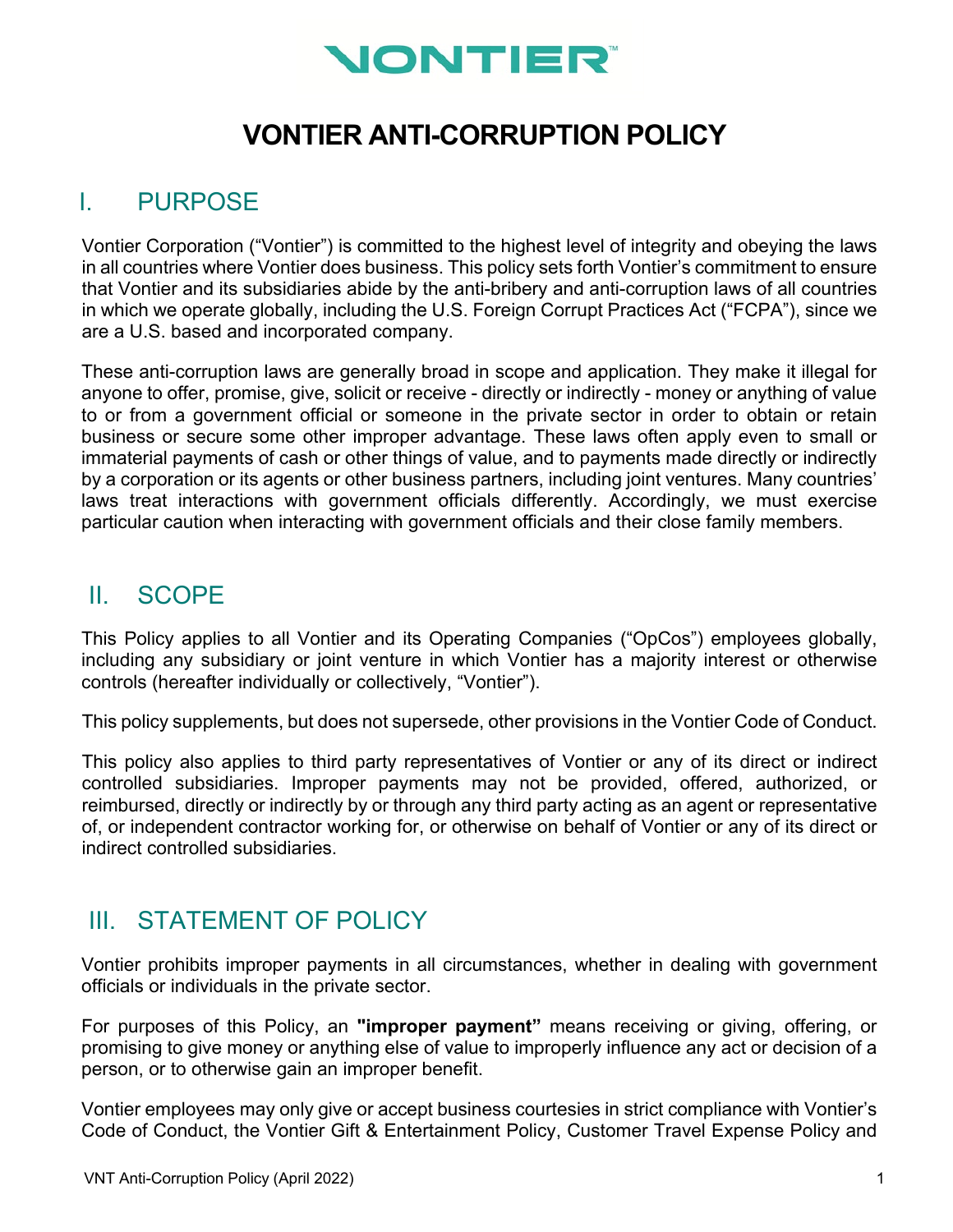# **NONTIER**

any other applicable Vontier policies. Employees should never give or accept a business courtesy that will compromise the employee's judgment, inappropriately influence others, or reflect negatively on Vontier.

Under this Policy, the term **"Government Official"** means:

- Anyone who works for any government or for any government agency or department.
- Any person acting in an official capacity on behalf of a government or any government department or agency.
- Any person who works for any company that is owned or controlled by any government or government department or agency (remember that in many countries many of our customers fit this description, e.g., government owned oil companies).
- Any officer or employee of a public international organization such as the World Bank or the United Nations.
- Any official of a political party or any candidate for political office.

Under this policy, and subject to the limited exceptions listed below, the term **"anything of value"** includes the following (note that these are just examples; this is not intended to be a complete list):

Cash payments (or cash equivalent, e.g., gift cards - never allowed), goods, services, favors, benefits, tickets to entertainment, membership in social organizations, conference fees, honoraria, loans, charitable contributions, special discounts, hotel rooms, transportation, job offers, political contributions, gifts (no matter how small), interests in business, and any and all other things that have value to the recipient or that have value to people the recipient cares about (like family, friends and business associates).

## IV. LIMITED EXCEPTIONS

The following activities are permitted under this policy:

1) Provision of **non-cash gifts and hospitality** that are given in good faith and without improper intent in connection with Vontier's legitimate marketing and sales activities and are in compliance with Vontier Gift & Entertainment Policy.

2) Provision of **travel and lodging** directly related to the promotion, demonstration, or explanation of Vontier's products or services, that are compliant with Vontier Customer Travel Expense Policy and after completion of the Policy approval process.

3) **Imminent Threats:** If there is an imminent threat to an employee's health of safety, such as a threat of physical violence, you may provide a payment to avoid immediate harm. Loss of business is not an imminent threat. Whenever possible, you first must consult Vontier Legal or the Integrity & Compliance Group to obtain authorization before making the payment. If prior approval is not possible, you must report the payment within 48 hours of its occurrence to Vontier Legal or the Integrity & Compliance Group.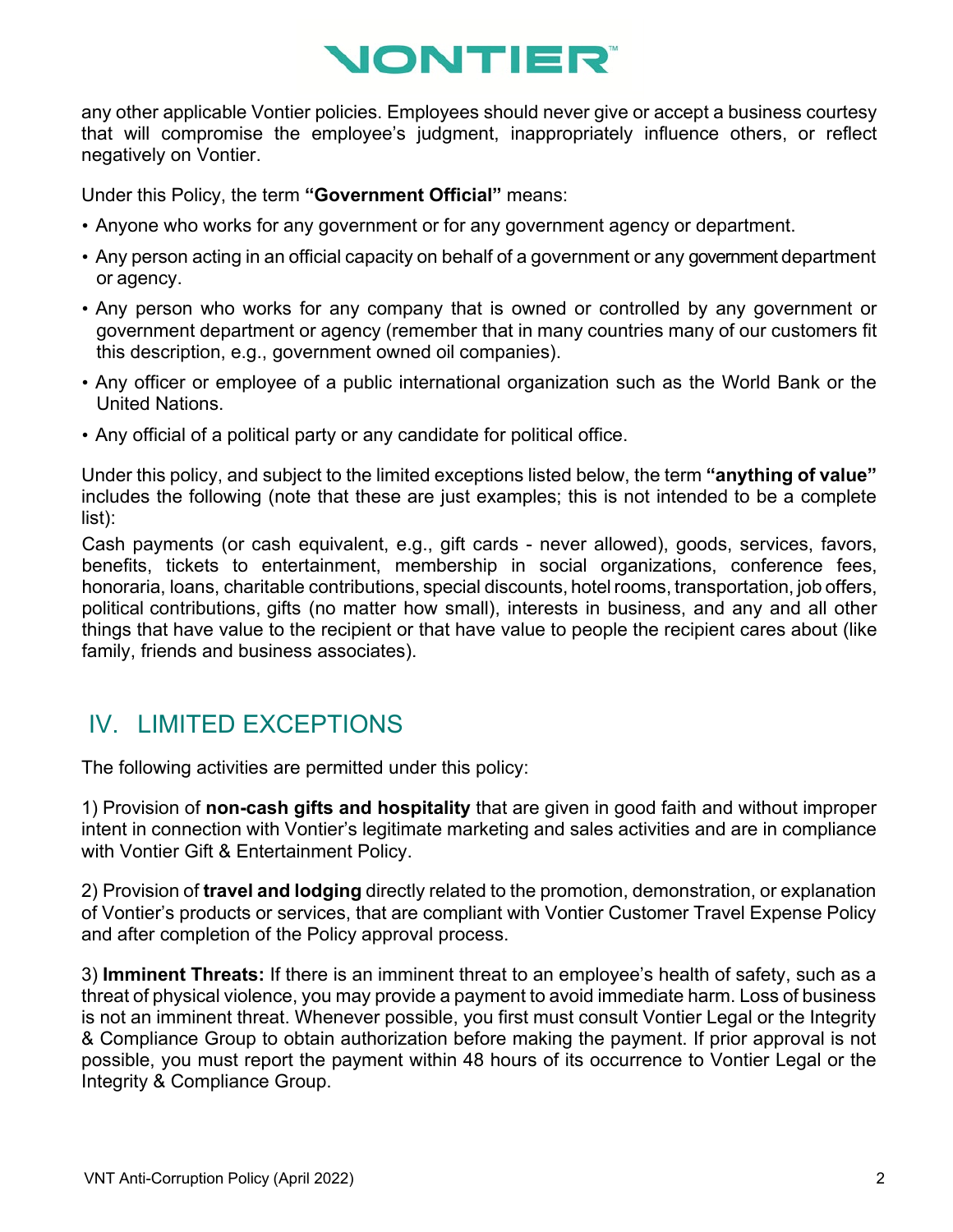

## V. ACCURATE BOOKS AND RECORDS & INTERNAL CONTROLS

The FCPA and other laws impose accounting and record-keeping requirements intended to ensure that companies maintain accurate books and records, as well as appropriate internal controls. Accordingly, all payments made by Vontier or any direct or indirect controlled subsidiary or made by any person and reimbursed by Vontier, or any direct or indirect controlled subsidiary, must be accurately recorded in Vontier's corporate books, records, and accounts in a timely and detailed manner. False, misleading, incomplete, inaccurate or artificial entries in the books and records of any Vontier company are strictly prohibited. It is never allowed to mischaracterize an improper payment as a proper one, or to bury an improper payment in a larger line-item of proper payments. In addition, each Vontier reporting entity is required to maintain an internal control environment designed to prevent improper payments.

## VI. THIRD PARTY REPRESENTATIVES' DUE DILIGENCE

Before any Vontier company hires or enters a contract or business relationship with any agent, reseller, distributor, consultant, or other representative to perform work that (i) will or may involve transacting business with a government official, or (ii) that will or may involve selling Vontier company products to others, all Vontier companies must conduct due diligence and obtain proper approval before commencing the relationship with the representative. Vontier companies must follow the due diligence and other procedures in the Vontier Channel Partner Toolkit in order to comply with this Policy with respect to such third parties.

#### VII. MERGERS, ACQUISITIONS, AND JOINT VENTURES

Any agreement by a Vontier company to merge, acquire, or enter a joint venture with a non-Vontier entity requires advance approval from Vontier Legal. In situations where Vontier or a subsidiary will merge with, acquire a majority stake or operational control, or acquire all or substantially all the assets of a non-Vontier entity, Vontier must properly guard against legal, financial, and reputational risks related to potential corruption issues arising from those transactions.

## VIII. COMPLIANCE AND PENALTIES

Failure to comply with this policy could result in disciplinary actions including, but not limited to termination of employment. In addition, individuals violating anti-bribery laws may be fined and imprisoned as the result of criminal prosecution.